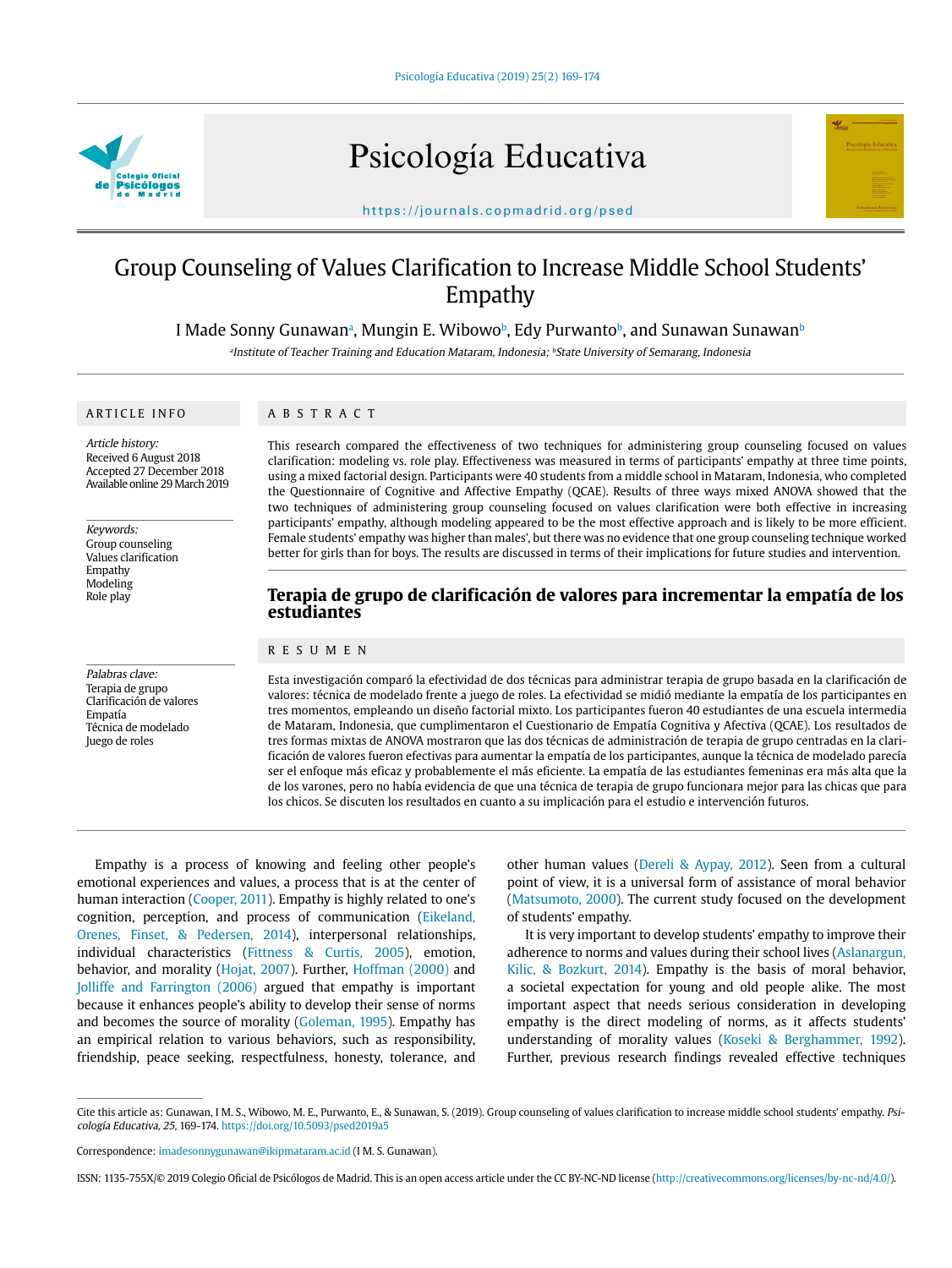for developing students' empathy with activities and the use of relevant resources (Bonvicini et al., 2009) by focusing on structure and teaching methods (Afghani, Besimanto, Amin, & Shapiro, 2011; Williams, Brown, McKenna, & Palermo, 2015). However, nowadays, many schools have not fully lived up to their roles in improving students' empathy (Priestley, 2000). A question may arise as to how a school counselor could contribute to meeting this goal. A professional school counselor should work on the basis of values and should be active in facilitating the education program. Thus a counselor, as a part of a school team and school activities, needs to increase students' adherence to norms and moral values (ASCA, 2016).

Furthermore, a school counselor models norms and values, and takes into consideration moral principles in fostering students' empathy and empathic values (Neukrug, 2012). Cooper (2011) suggested conceptualizing the level of empathy based on children's age and the modeling they observe during the process of teaching and learning. The older the students, the more likely empathy can be improved (Nunes, Williams, Bidyadhar Sa, & Stevenson, 2011), with the exception of children who are at puberty (Lennon & Eisenberg, 1987, cited in Farrow & Woodruff, 2007), who is an important potential for developing student-oriented empathy because at a young age students begin to learn to understand their social life (Santrock, 2007). While appropriate modeling within the teachinglearning process can enhance students' understanding of the contents of the lesson (Lickona, 2012), modeling aimed at improving empathy can expose the quality of interaction, teaching-learning, and particularly the reach of moral development. The modeling that increases students' empathy can be provided through short movies (Erford, 2015). Role play can also be useful for teaching empathy (Tolan & Landrum, 1995). During this process, a school counselor can improve students' generalized empathy by helping them consider factors outside of their values.

Past researchers also reported that the most utilized and applicable ways to improve students' empathy are through training (Eikeland et al., 2014; Nunes et al., 2011). This element of training can now be seen in schools with a focus on values clarification (Lickona, 2012; Santrock, 2007). The application of values clarification can be conducted through individual and group counseling (Kirschenbaum, 2013). Values clarification is a method that assists students in identifying their norms, values, feelings, ideas, and important decisions that they make based on real life (Easterbrooks & Scheetz, 2004; Hall, 1973). In the current research, values clarification was accomplished through group counseling that led to decide their purpose, direction, and prioritized values as a basis for increasing empathy.

Values clarification is effective in various settings. Its effect has been documented in students' cortisol reactivity to acute stress (Gregg, Namekata, Louie, & Chancellor-Freeland, 2014), midwifery students' attitudes toward abortion (Mplei & Botma, 2014), senior high school students' lower dropout rates (Oliha & Audu, 2015), elementary school students' improved moral values (Rai, 2014), and cancer patients' improved decision making abilities (Feldman-Steward et al., 2012). On the other hand, Lockwood (1978) challenged researchers in this area to test the effectiveness of values clarification by (1) stating research objectives that are relevant to the goals of values clarification; (2) utilizing reliable and valid measures of the dependent variable; and (3) applying appropriate research methodology. The current study was conducted in line with these standards. The values clarification approach was studied in relation to improvements in students' empathy by characterizing personal problems of empathic behavior (Kirschenbaum, 2013; Mickleburgh, 1992). A reliable and valid measure of empathy, namely the Questionnaire of Cognitive and Affective Empathy (Reniers, Corcoran, Drake, Shryane, & Volm, 2011), was used to assess the dependent measures, namely the cognitive and affective components of empathy. This research adopted a longitudinal design where students' empathy was measured at multiple time points (Creswell, 2015), namely prior to treatment (pre-test), at the end of treatment (post-test), and two months after treatment ended (follow-up).

This research applied the values clarification approach in group counseling to improve the middle school students' empathy. The results are expected to corroborate the results of earlier studies on the use of values clarification with modeling or role play techniques to improve students' empathy. Also, this research tested differences in empathy level between male and female students, as female students are commonly found to be more empathetic than male students (Gonzalez-Serna, Serrano, Martin, & Fernandez, 2014).

# **Background Theory**

# **Empathy**

The concept of empathy has been the focus of debate. A key question is whether it involves emotion, cognition, or both (Jolliffe & Farrington, 2004). Generally, empathy is a type of individual response to another person or other people (Pedersen, Draguns, Loner, & Trimble, 2008). In a specific way, empathy can refer to a form of emotional thinking that displays various feelings of others (Hojat, 2007). Therefore, the current study chooses a measure that includes but emotions and cognition to assess empathy.

The elements that form empathy are antecedents, process, intrapersonal outcomes, and interpersonal outcomes in the form of helping behavior (Davis, 1996). Antecedents are the causes that influence the occurrence of empathy, where affective and cognitive responses are derived from specific situational contexts. Process is a scheme that describes a beginning and ending of a feeling of empathy, with empathy being based on a high level of understanding of the current situation. Intrapersonal outcomes are affective outcomes that are divided into things and reactive outcomes. Things include parallel outcomes or emotion matching, which refer to a harmony between what the individual feels and what others feel. Reactive outcomes are affective reactions toward others' different experiences. Intrapersonal outcomes affect the observer, whereas interpersonal outcomes occur in the form of helping behavior.

Empathy can be applied through counseling interviews (Eikeland et al., 2014) and training [\(](http://escholarship.org/uc/search?creator=Afghani%2C Behnoosh)Afghani et al., 2011; Bonvicini et al., 2009; Nunes et al., 2011; Williams et al., 2015). Moreover, there are several instruments that can be used to measure the level of individual empathy, including the Questionnaire of Cognitive and Affective Empathy (Reniers et al., 2011); Hogan Empathy Scale (Hogan, 1969), the Interpersonal Reactivity Index (Davis, 1983), the Impulsiveness Venturesome Empathy Inventory (Eysenck & Eysenck, 1978), and the Empathy Quotient (Baron-Cohen et al., 2003).

#### **Group Counseling of Values Clarification**

The values clarification approach is based on the psychological humanistic theory (Oliha & Audu, 2015), which considers humans to be active individuals with the capacity to evaluate themselves (Feist & Feist, 2006). Values clarification is a counseling approach that focuses on assisting people to choose a direction, make a decision, and identify their priorities in reaching an objective (Kirschenbaum, 2013). In addition, values clarification is considered a method of moral education that can encourage the expression of empathy and other normative values (Kirschenbaum, 2000) and basic ethical principles (Oliha & Audu, 2015). Counseling of values clarification refers to a process that helps people use cognition and affect (Kirschenbaum, 1976) to decide on a purpose, and to develop a plan of action for reaching goals (Hart, 1976).

The current study tested the effectiveness of group counseling of values clarification that utilized the steps of group counseling as outlined by Corey (2012), combined with the specific approach of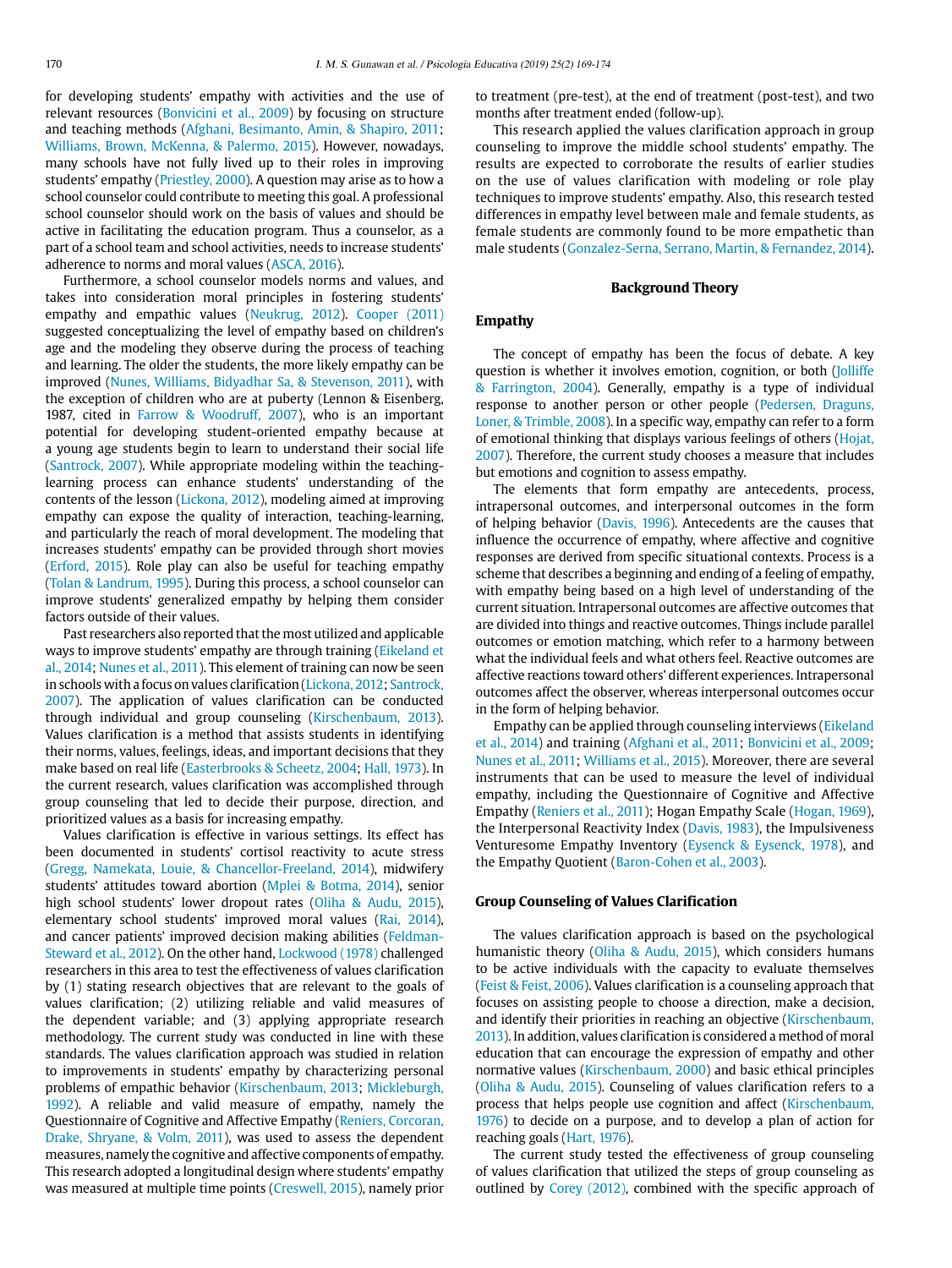|  |  |  |  |  | <b>Table 1.</b> The Steps of Counseling Activities in Values Clarification Groups |  |
|--|--|--|--|--|-----------------------------------------------------------------------------------|--|
|--|--|--|--|--|-----------------------------------------------------------------------------------|--|

| Session | Steps                                     | Activity                                                                                                                                                                                                                                      |
|---------|-------------------------------------------|-----------------------------------------------------------------------------------------------------------------------------------------------------------------------------------------------------------------------------------------------|
|         | Orientation                               | Counselor explains the objectives, uses ice breakers, makes introductions, and asks students to fill out a form showing<br>willingness to attend group counseling values clarification.                                                       |
|         | Transition                                | Counselor explains the steps of activities, forms the objectives, is aware of any occurrence of anxiety, and manages the<br>anxiety through respiratory relaxation.                                                                           |
| 3       | Activity (appreciating level)             | Counselor directs the group to stay focused, aware of problematic behavior and addresses it by appreciating and<br>confirming the counselles' values and gives group member homework.                                                         |
| 4       | Activity (choosing level)                 | Counselor discusses the homework, clarifies the ideas of alternatives, and consequences, gives the counselees freedom to<br>choose values, and gives new homework.                                                                            |
| 5       | Activity (acting level)                   | Counselor discusses the homework, introduces modeling or role play (based on random assignment to group), clarifies<br>the goal of taking action and acting consistently in applying the new behavior, and gives another homework assignment. |
| 6       | Activity (new behavior<br>identification) | Counselor discusses the homework, asks the group members to identify and maintain new behavior through direct<br>expression before the other group members, and gives homework.                                                               |
|         | behavior)                                 | Activity (strengthening new Counselor discusses the homework, helps group members familiarize themselves with how to behave empathically<br>toward others, and helps group members believe in what they choose are good values for them.      |
| 8       | Termination                               | Counselor and group members provide impressions of the group experience and what has been learnt and the session<br>ends with a prayer.                                                                                                       |

values clarification (Kirschenbaum, 2013). The values clarification component has three levels and seven steps that are inserted into the activities (working stage) of group counseling, namely, (1) appreciation level – the goal of this level is that the counselees can be more aware of their values and can explain whatever they prioritize; this level has two steps: values appreciation and values confirmation; (2) choosing level – the goal is to assist counselees in broadening their concepts by using their imagination to produce new ideas and to assist counselees in making choices of their own for which they can be accountable; this level has three steps: alternatives, bringing up consequences, and choosing freely; (3) action level – counselees are expected to consider their values and to be consistent in applying their chosen values daily; this level has two steps: acting and acting consistently.

Two techniques are commonly used to implement group counseling of values clarification, namely, modeling and role play (Mickleburgh, 1992). The modeling applied in this research involved illustrating target behavior through video recordings. According to Hallenbeck and Kauffman (1995), many research results show that the modeling technique is more effective when the counselees are able to perceive models that are similar to them. Role play is applied by giving a synopsis of stories related to moral dilemmas, then asking the group members to play a role, then being an observer (Tolan & Landrum, 1995). Various moral dilemmas are introduced, so that group members can understand a perspective that differs from their own (Erford, 2015).

#### **Method**

This research involved 40 middle school students (20 male and 20 female,  $M_{\text{age}}$  = 13.35, *SD* = 0.62), with 10 male students put in the modeling intervention group ( $M_{\text{age}}$  = 13.50, *SD* = 0.84), 10 other males put in the role play intervention group ( $M_{\text{age}}$  = 13.40,  $SD = 0.42$ ), 10 female students put in the modeling intervention group ( $M_{\text{age}}$  = 13.40, *SD* = 0.69), and 10 other female students put in the role play intervention group ( $M_{\text{app}}$  = 13.30, *SD* = 0.48), based on random assignment of boys and girls. The participants were all grade VIII of a junior middle school in Mataram, Indonesia. The area in which the school is located is categorized at the middleeconomic level (BPS-Statistics of Mataram City, 2018).

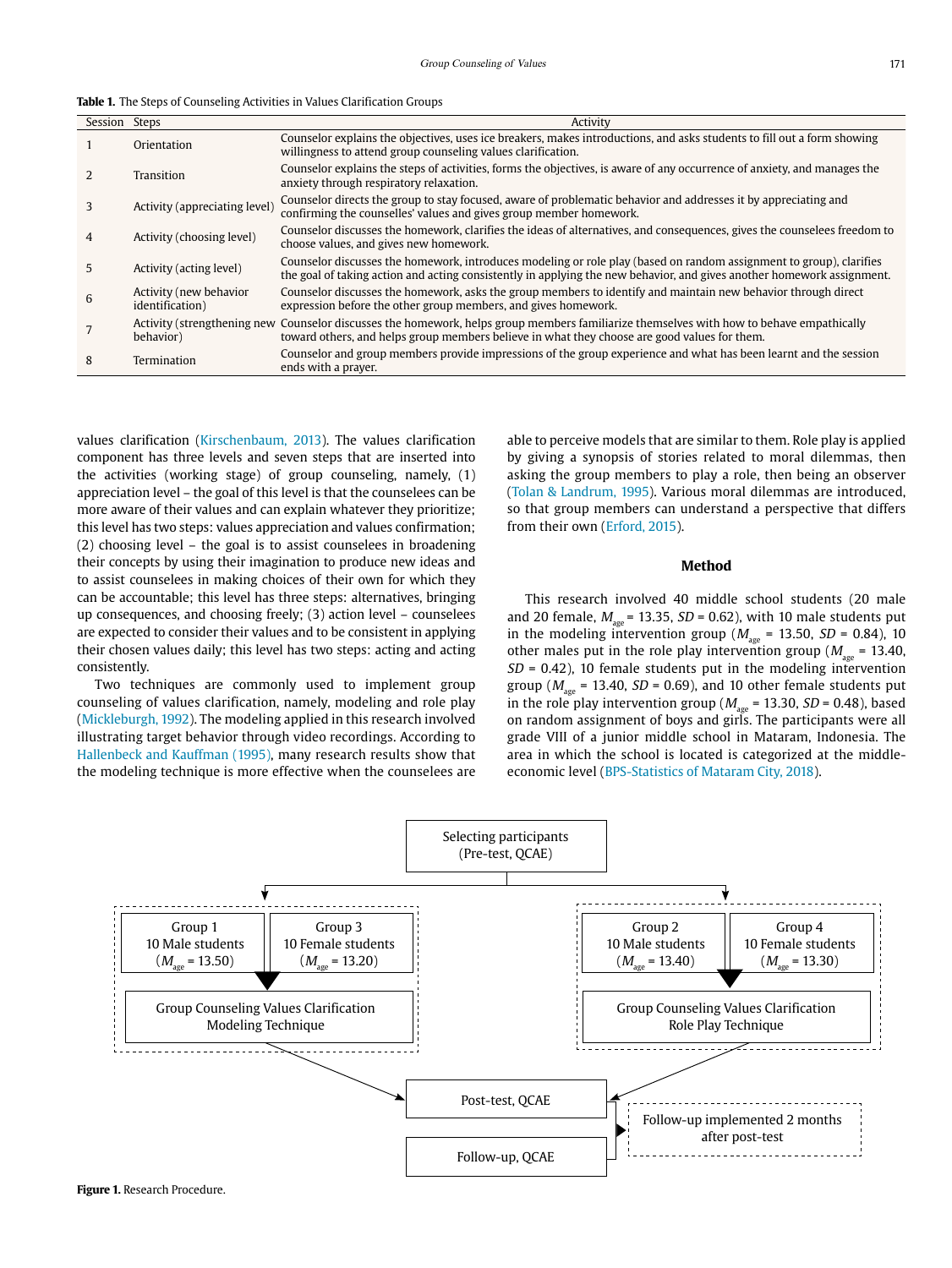# **Instruments**

The instrument that was utilized in this research was the Questionnaire of Cognitive and Affective Empathy (QCAE; Reniers et al., 2011). It includes 31 items (e.g., "I sometimes find it difficult to see things from the other guys' point of view") rated on a Likert scale from 1 (strongly disagree) to 4 (strongly agree). This measure showed high reliability, with Cronbach's alpha of .90 in the current sample.

#### **Research Procedure**

This research was conducted with grade VIII students in a junior middle school in Mataram, Indonesia. There were 324 students who completed the instrument at pre-test. Based on the results of the pre-test, 40 students with low levels of empathy were identified. Then, these students were randomly assigned to group of modeling (10 boys and 10 girls) and role play (10 boys and 10 girls). The group counseling intervention of values clarification lasted eight sessions, followed by the post-test assessment. A follow-up assessment was conducted two months after the end of the intervention. The data were analyzed using three ways mixed ANOVA.

Within all sessions of group counseling of values clarification, the same resources were given to experimental groups with each session lasting 90 minutes 2 times in a week. Each session's activities can be seen in Table 1, and the steps of the research can be seen in Figure 1.

#### **Results**

### **Descriptive Data**

Male and female students did not differ in age,  $t(38) = 0.00$ ,  $p >$ .05. The characteristics of empathy score for boys and girls at pretest  $(T_1)$ , post-test  $(T_2)$ , and follow-up  $(T_3)$  by intervention technique can be seen in Table 2.

#### **Main Effects: Time, Technique, Gender**

The results of a 3 (time: pre, post, follow-up) x 2 (technique: modeling, role play) x 2 (gender: male, female) mixed ANOVA can be seen in Table 3. The main effect of on time empathy was significant,  $F(2, 72) = 2268.30$ ,  $p < .01$ ,  $\eta_{p}^{2} = .98$ . That is, there was an increase in empathy score in the total sample across time,  $T_1$  $(M = 56.20, SD = 2.36), T<sub>2</sub>(M = 76.85, SD = 9.71)$  and  $T<sub>3</sub>(M = 100.15,$ SD = 11.98). The main effect of technique was significant,  $F(1, 36)$ = 529.82,  $p < .01$ ,  $\eta_p^2$  = .93, with the modeling being more effective than the role play  $(MD = 12.00, SE = 0.52, p < .01)$ . That is, both techniques were effective, but modeling was significantly more effective. The main effect of gender was significant,  $F(1, 36)$  = 88.34,  $p < .01$ ,  $\eta^2$ <sub>p</sub> = .71, with empathy being higher among female students than among male students ( $MD = 4.90$ ,  $SE = 0.52$ ,  $p < .01$ ).

# **Interaction Effects: Time x Technique, Time x Gender, Technique x Gender**

The above 3 (time: pre, post, follow-up) x 2 (technique: modeling, role play) x 2 (gender: male, female) mixed ANOVA also provided information about whether any main effects were moderated by other factors in the analysis. The interaction between time and technique in the prediction of empathy was significant,  $F(2,72)$  = 167.87, p < .01,  $\eta_{\rm p}^2$ = .82. That is, the group of modeling had a higher level of increasing of empathy at  $T<sub>3</sub>$  than the other groups (see Table 4 and Figure 2 and 3).

The interaction between time and gender in predicting empathy scores was significant,  $F(2, 72) = 40.30$ ,  $p < .01$ ,  $\eta_p^2 = .52$ . That is, the group of girls had a higher level of increasing of empathy at  $T<sub>3</sub>$  than the other groups (see Figure 2 and 3).







**Figure 3.** Increase in Empathy in Modeling vs. Role Play Group for Female Students.

#### **Discussion**

This research investigated the effectiveness of group counseling of values clarification, comparing two techniques, namely modeling and role play, to increase middle school students' empathy. The results of the study corroborates those of earlier research conducted by Lockwood (1978). Both studies used values clarification to increase moral values, such as empathy, used a valid and reliable

**Table 2.** Empathy Scores by Experimental Group and Gender, Time 1 through Time 3

|                     | Males              |           |       |           |        | Females            |       |           |       |           |        |           |                        |
|---------------------|--------------------|-----------|-------|-----------|--------|--------------------|-------|-----------|-------|-----------|--------|-----------|------------------------|
| Group               |                    |           |       |           |        |                    |       |           |       |           |        |           | $M_{\text{technique}}$ |
|                     | M                  | <b>SD</b> | M     | <b>SD</b> | Μ      | <b>SD</b>          | M     | <b>SD</b> | M     | <b>SD</b> | M      | <b>SD</b> |                        |
| Modeling            | 55.70              | 2.49      | 78.20 | 2.34      | 110.10 | 4.22               | 55.90 | 2.02      | 89.40 | 1.89      | 113.10 | 2.99      | $83.73$ (SD = 2.71)    |
| Role Play           | 56.40              | 2.71      | 64.00 | 2.00      | 87.30  | 1.25               | 56.80 | 2.39      | 75.80 | 5.86      | 90.10  | 1.19      | $71.73$ (SD = 3.22)    |
| $M_{time}$          | 56.20              | 2.36      | 76.85 | 9.71      | 100.15 | 11.98              | 56.20 | 2.36      | 76.85 | 9.71      | 100.15 | 11.98     |                        |
| $M_{\text{gender}}$ | $75.28(SD = 6.32)$ |           |       |           |        | $80.18(SD = 6.39)$ |       |           |       |           |        |           |                        |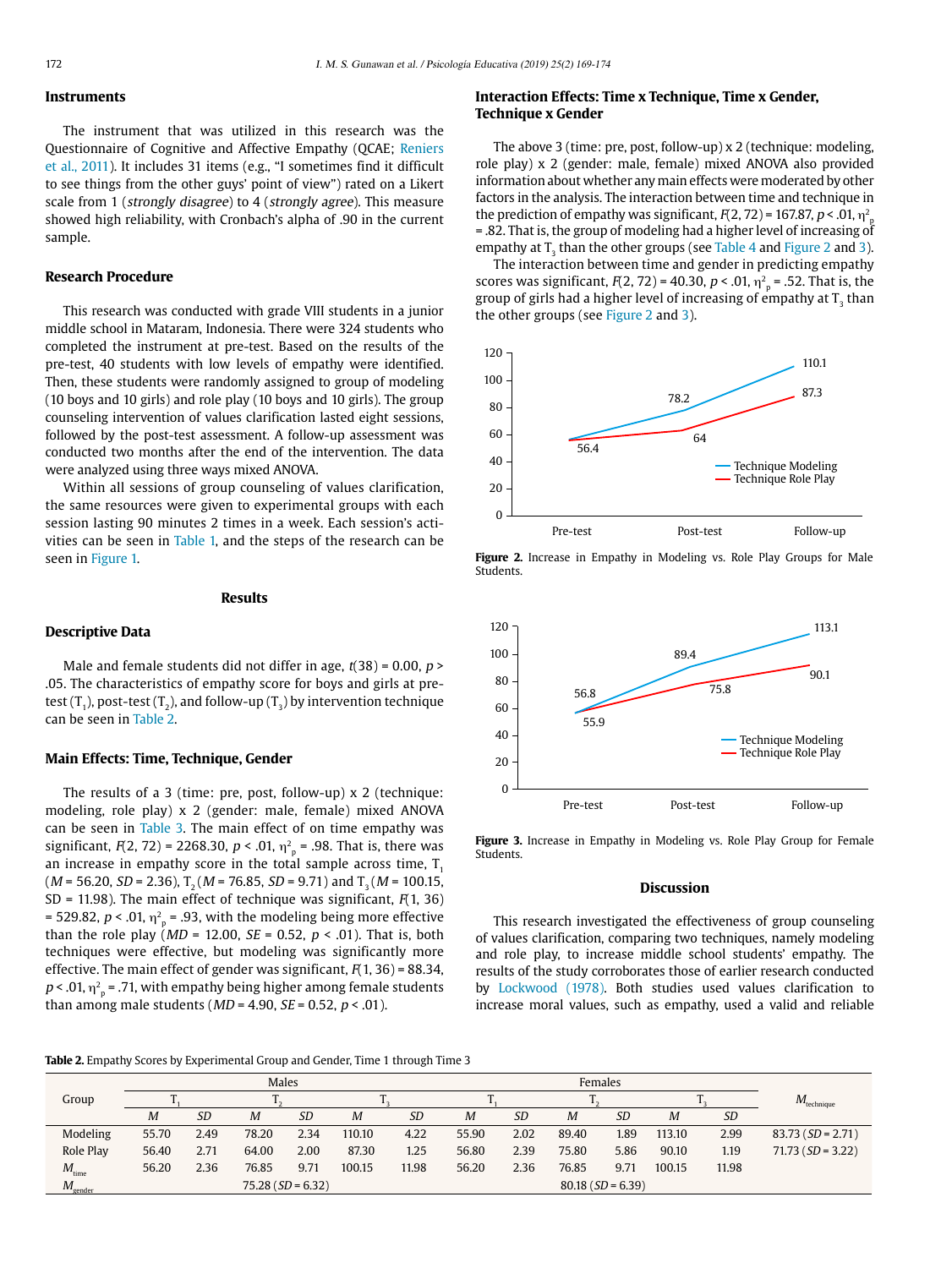instrument to measure outcome, and used a complex experimental design. However, this is the first study of values clarification among Indonesian middle school of low economic standing.

| Effect                    | F        | df   | p      |      |
|---------------------------|----------|------|--------|------|
| Time                      | 2.268.30 | 2.72 | < 0.01 | .98  |
| Technique                 | 529.82   | 1.36 | < 0.01 | .93  |
| Gender                    | 88.34    | 1.36 | < 0.01 | .71  |
| Time x Technique          | 167.87   | 2.72 | < 0.01 | .82  |
| Time x Gender             | 40.30    | 2.72 | < 0.01 | .52  |
| Technique x Gender        | 0.03     | 1.36 | > .05  | .00. |
| Time x Technique x Gender | 0.04     | 2.72 | > .05  | .00  |

The research revealed that there was no significant difference between intervention groups (modeling, role play) in age or gender, which indicates that the distribution of participants was random, providing partial evidence of internal validity. The result of this research also showed that group counseling of values clarification is effective in improving students' empathy. This is in line with the findings of Mplei and Botma (2015), who found that midwifery candidates showed increased empathy for abortion patients after the values clarification intervention; empathy was considered important for this population given that abortion trespasses many norm values. Other findings came from Rai (2014), who investigated the effectiveness of values clarification to improve elementary school students' moral values in India. Rai concluded that the moral values were affected by others' perspectives and the competence of the empathy. Empathy is seen as a moral paradigm (Goleman, 1995) and is empirically related to various kinds of behavior, such as being responsible, a friend, a peace seeker, loving, respectful, honest, and tolerant of other values (Dereli & Aypay, 2012). Empathy can be increased by using modeling and role play techniques because the process directly provides understanding that helps establish empathetic thoughts and feelings.

The findings of this research demonstrate the effectiveness of modeling and role play techniques in improving students' empathy. This is in line with prior results showing that the modeling using video (Williams et al., 2015) and the role play (Singh, Bhattacharyya, Veerwal, & Singh, 2017) were both effective but the modeling was more so. This supports research by Bailey, Deardorff, and Nay (1977), who investigated the effectiveness of the role play, feedback, tape recording, and modeling using video within a counseling simulation to change students' behavior. It was concluded that the modeling using video was more effective in changing students' behavior than the feedback and the role play.

Thus, modeling is considered more effective than role play in improving students' empathy. In modeling, behavior is illustrated through short videos that are observed directly by group members, students' understanding can be increased, and it will be easier for them to show effective empathy themselves (Pervin, Cervone, & John, 2005). Implementation of modeling takes less time to learn others' behavior (Bandura, 1997). In contrast, the role play in this research was implemented by giving synopses of stories to the students, who then do warm-up, action, and sharing and analysis. With these procedures, the students are more in the role of actor than observer, and lose some opportunities for observation (Tolan & Landrum, 1995). Also, the role play requires more time so that group members can understand the roles they are playing (James & Gilliland, 2003).

The results showed that female students had higher empathy than male students. The results of this study corroborates former findings showing that female children have more empathy than male children (Gonzalez-Serna et al., 2014; Williams et al., 2015). Similarly, there is a perception that women feel, entertain, and support emotional values more easily than men (Michener & Delamater, 1999). This statement is corroborated by Dokmen (cited in Dereli & Aypay, 2012), who asserted that female characteristics are perceived to be soft, polite, sensitive, merciful, responsive, and tolerant, while male characteristics are perceived to be brave, insistent, self-confident, authoritarian, dominant, assertive and ambitious, and being leaders and taking risks.

## **Conclusion**

Pursuant to the results of this research, it can be concluded that group counseling of values clarification group using modeling or role play was effective in improving junior middle school students' empathy in Mataram, Indonesia. Although both techniques were effective, modeling was more effective; modeling has also been shown to take less time, and so may be more efficient than the role play technique in improving students' empathy. Also, female students had a higher level of empathy than male students and were more responsive to the intervention.

#### **Limitations for Future Investigation**

This research was limited to studying increases in students' empathy by using group counseling of values clarification with modeling and role play techniques. Future researchers can implement individual or group counseling by using a technique of biblioeducation, using books that narrate moral dilemmas or illustrate values (Mickleburgh, 1992), because it can provide information in improving understanding and raising awareness in problems experienced through reading books (Shechtman, 2002). In addition, empathy was conceptualized only as part of the values moral (Hoffman, 2000). Further, researchers can see empathy from the concept of interaction, such as the communication process, interpersonal relations, and personality characteristics (Fittness & Curtis, 2005). The sample included only students who were in the puberty phase – future researchers should also look at the effect of age on empathy.

#### **Conflict of Interest**

The authors of this article declare no conflict of interest.

#### **References**

Afghani, B., Besimanto, S., Amin, A., & Shapiro, J. (2011). Medical students' perspectives on clinical empathy training. Journal Education for Health, 24, 1-6.

**Table 4.** Pairwise Comparisons of Experimental Group at Time 1 through Time 3

|                 |           |           | Technique |           | Gender    |           |           |           |
|-----------------|-----------|-----------|-----------|-----------|-----------|-----------|-----------|-----------|
| Time Assessment | Modeling  |           | Role Play |           | Male      |           | Female    |           |
|                 | MD        | <b>SE</b> | MD        | <b>SE</b> | MD        | <b>SE</b> | <b>MD</b> | <b>SE</b> |
| $T -$           | $-28.00*$ | 0.70      | $-13.30*$ | 1.01      | $-15.05*$ | 0.76      | $-26.25*$ | 0.96      |
| $T - T$         | $-55.80*$ | 1.05      | $-32.10*$ | 0.56      | $-42.65*$ | 0.88      | $-45.25*$ | 0.81      |
| m               | $-27.80*$ | 1.11      | $-18.80*$ | 0.95      | $-27.60*$ | 1.05      | $-19.00*$ | 1.02      |